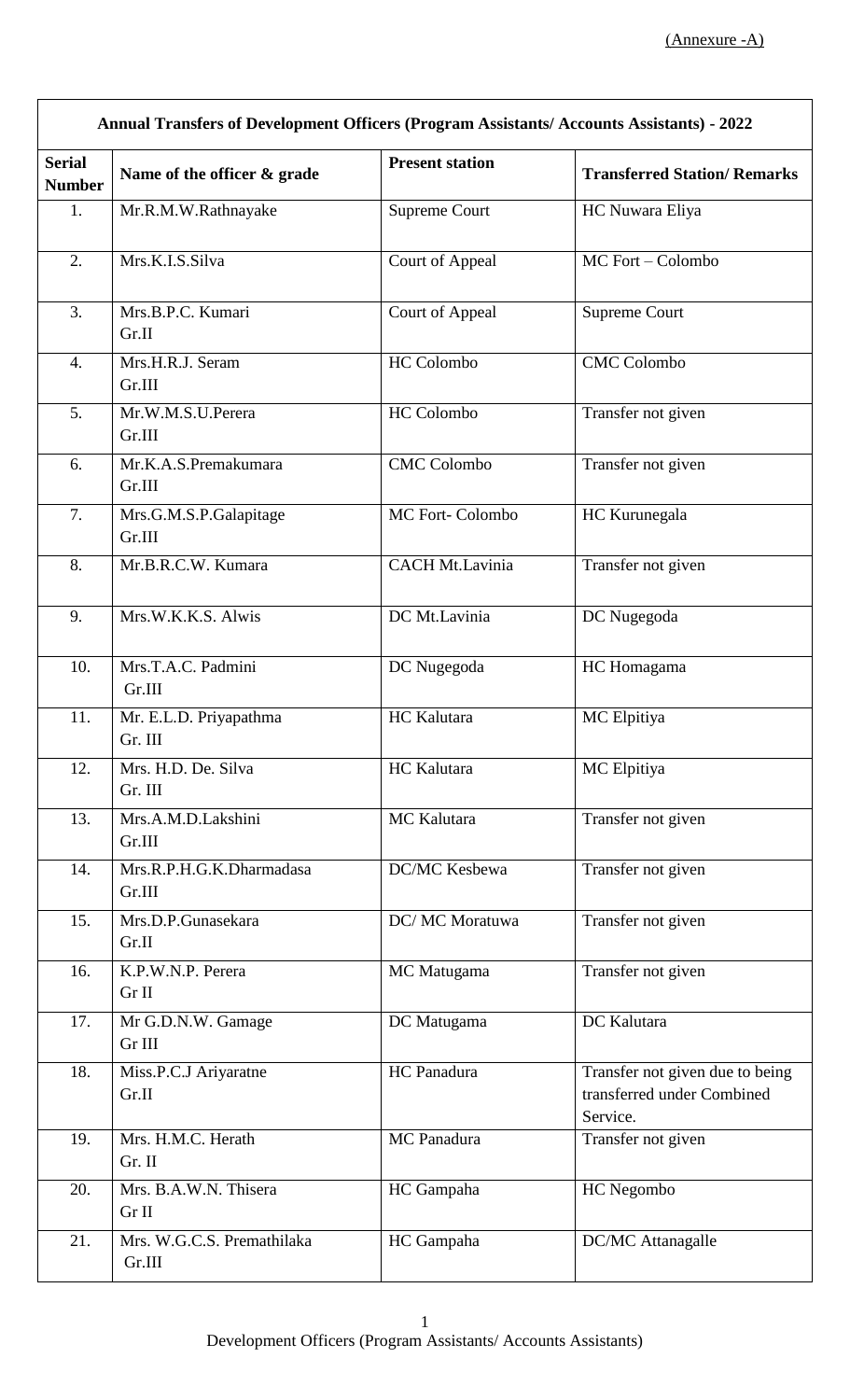| 22. | Mrs. P.S.R. Kulathilaka         | HC Gampaha              | Transfer not given         |
|-----|---------------------------------|-------------------------|----------------------------|
|     | Gr III                          |                         | (Attachment given to       |
|     |                                 |                         | DC/MC Pugoda is cancelled) |
| 23. | Miss. P.V.D.K. Deepani          | DC/Gampaha              | DC/MC Pugoda               |
|     | Gr III                          |                         |                            |
|     |                                 |                         |                            |
| 24. | Mrs. W.A.S. Sudharmani          | DC/MC Attanagalla       | Transfer not given         |
|     | Gr II                           |                         |                            |
| 25. | Mrs.R.M.A.K. Ratnayake          | HC Negombo              | Transfer not given         |
|     |                                 |                         |                            |
|     |                                 |                         |                            |
| 26. | Mrs. A.M.S. Abeysinghe          | HC Negombo              | Transfer not given         |
|     | Gr.III                          |                         |                            |
| 27. | Miss.W.A.A.P. Wijesinghe        | HC Negombo              | Transfer not given         |
|     | Gr.III                          |                         |                            |
|     | Miss.R.H.P. Lakmali             |                         |                            |
| 28. |                                 | HC Negombo              | HC Gampaha                 |
|     | Gr.III                          |                         |                            |
| 29. | Mrs. M.A.S. Priyadarshani       | MC Negombo              | Transfer not given         |
|     | Gr III                          |                         |                            |
| 30. | Mrs. H.H.M.L. Jayathilaka       | MC Negombo              | Transfer not given         |
|     | Gr III                          |                         |                            |
|     |                                 |                         |                            |
| 31. | Mrs. K.A.N. Karunathilaka       | DC/MC Minuwangoda       | Transfer not given         |
|     | Gr III                          |                         |                            |
| 32. | Mrs.R.A.P. Ranepura             | <b>CAHC</b> Avissawella | Transfer not given         |
|     | Gr.III                          |                         |                            |
|     |                                 |                         |                            |
| 33. | Mrs. K.W.I.P. Dilrukshi         | HC Avissawella          | Transfer not given         |
|     | Gr III                          |                         |                            |
| 34. | Mrs. M.K.S.R. Wickrama Arachchi | HC Avissawella          | Transfer not given         |
|     | Gr III                          |                         |                            |
| 35. | Mrs.B.A.D.N.K.Bulathsinhala     | HC Avissawella          | Transfer not given         |
|     | Gr.III                          |                         |                            |
|     |                                 |                         |                            |
| 36. | Mrs. D.R. Sriyakanthi           | DC Avissawella          | Transfer not given         |
|     | Gr III                          |                         |                            |
| 37. | Mrs.M.D.M. Nadeeshani           | MC Homagama             | MC Kaduwela                |
|     | Gr.III                          |                         |                            |
|     |                                 |                         |                            |
| 38. | Mrs. K.A.P.N. Ariyaratna        | MC Kaduwela             | MC Homagama                |
|     | Gr. III                         |                         |                            |
| 39. | Mrs.G.K.S. Kumari               | HC Balapitiya           | DC Galle                   |
|     | Gr.III                          |                         |                            |
| 40. | Mrs.H.K.K. Udayangni            | MC Balapitiya           | Transfer not given         |
|     | Gr.II                           |                         |                            |
|     |                                 |                         |                            |
| 41. | Mrs.H.L. Dinushika              | MC Balapitiya           | Transfer not given         |
|     | Gr.III                          |                         |                            |
| 42. | Miss.G.K.W. Lakmali             | MC Balapitiya           | Transfer not given         |
|     | Gr.III                          |                         |                            |
|     |                                 |                         |                            |
| 43. | Mrs.P.L. Weliwitigoda           | MC Balapitiya           | DC Elpitiya                |
|     | Gr.III                          |                         |                            |
| 44. | Mrs.D.H.L.C Kumari              | <b>CAHC</b> Galle       | Transfer not given         |
|     | Gr.II                           |                         |                            |
|     |                                 |                         |                            |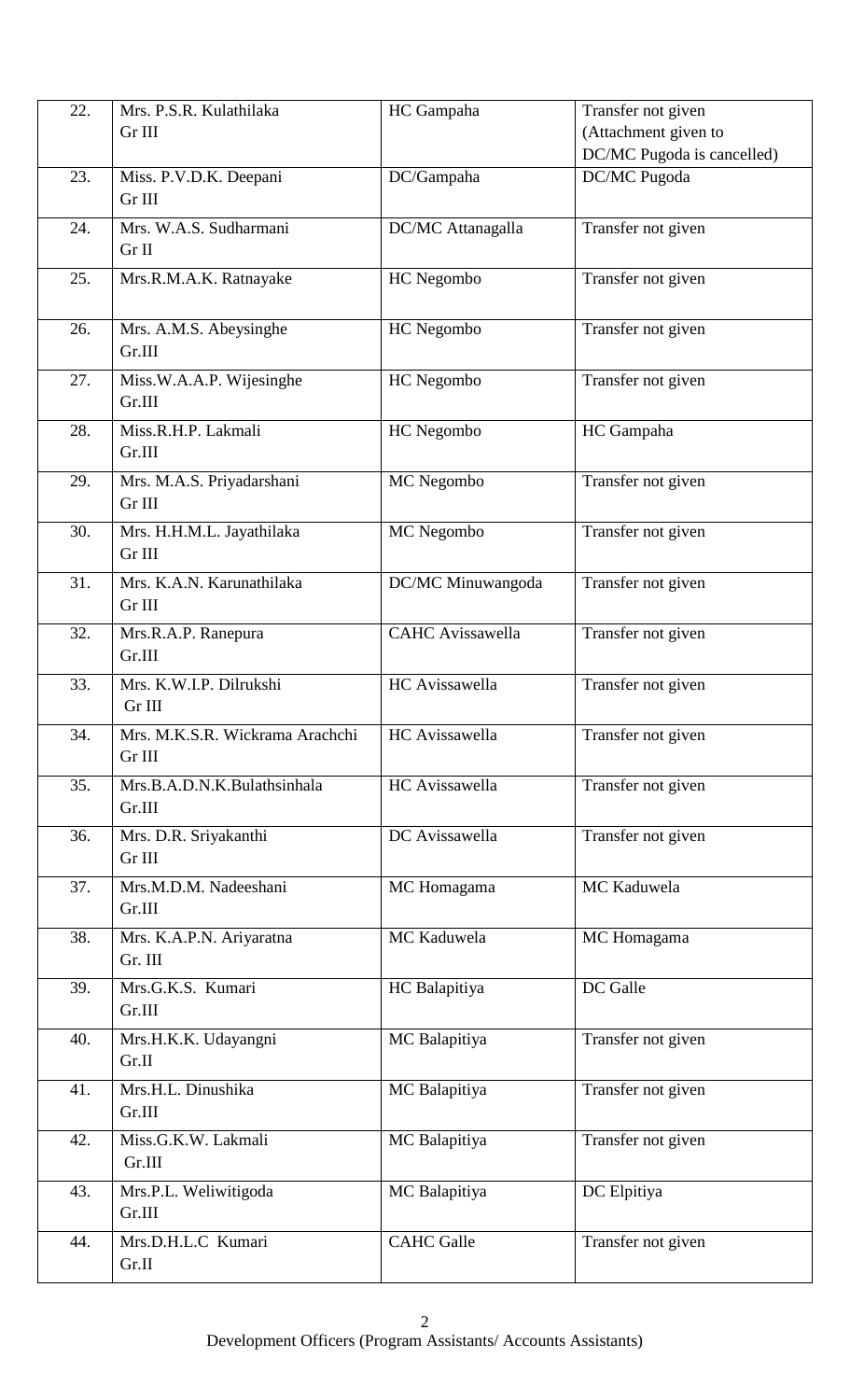| 45. | Mrs.R.G.K. Sandamali<br>Gr.III      | <b>CAHC</b> Galle  | Transfer not given |
|-----|-------------------------------------|--------------------|--------------------|
| 46. | Mrs.N.R. Withanage<br>Gr.II         | <b>HC</b> Galle    | Transfer not given |
| 47. | Mrs.S.P.D.Abeygunawardhana<br>Gr.II | <b>HC</b> Galle    | Transfer not given |
| 48. | Mrs.W.P.R.Sansala Priya<br>Gr.III   | <b>HC</b> Galle    | Transfer not given |
| 49. | Mrs.S.I. Panditharatne<br>Gr.II     | <b>HC</b> Galle    | Transfer not given |
| 50. | Mr. D. Piyaratna<br>Gr III          | DC Galle           | Transfer not given |
| 51. | Mrs. K.C. Kankanamge<br>Gr III      | DC Galle           | HC Matara          |
| 52. | Mrs. H.H. Chandrakanthi<br>Gr II    | MC Galle           | DC/MC Baddegama    |
| 53. | Mrs. F.K.I. Dilrukshi<br>Gr III     | MC Galle           | DC/MC Baddegama    |
| 54. | Mrs.M.G.W. Geethani<br>Gr.II        | DC Elpitiya        | Transfer not given |
| 55. | Mr.H.D.G. Jayasinghe<br>Gr.III      | DC Elpitiya        | MC Kalutara        |
| 56. | Mrs.I.W.H. Shiromini<br>Gr.III      | DC Elpitiya        | MC Balapitiya      |
| 57. | Mrs.G.R. Kumuduni<br>Gr.III         | DC Elpitiya        | Transfer not given |
| 58. | Mr. G.C. Sankalpa<br>Gr III         | MC Elpitiya        | Transfer not given |
| 59. | Mrs. H.N. Chandrika<br>Gr.III       | MC Elpitiya        | Transfer not given |
| 60. | Mrs.K.G. Kushani<br>Gr.II           | DC/MC Baddegama    | MC Galle           |
| 61. | Mrs.G.L.L. Lakmali<br>Gr.III        | DC/MC Baddegama    | DC/MC Udugama      |
| 62. | Mrs.S.H.Nimesha Dumiduni<br>Gr.III  | <b>CAHC</b> Matara | HC Tangalle        |
| 63. | Mr. A.I. Samarawickrama<br>Gr. III  | HC Matara          | DC/MC Walasmulla   |
| 64. | Mrs. R.U. Kumuduni<br>Gr. III       | HC Matara          | HC Balapitiya      |
| 65. | Mr. S. Senanayaka<br>Gr. III        | HC Matara          | Transfer not given |
| 66. | Mrs.D.L.S. Shiranthi<br>Gr.III      | MC Matara          | Transfer not given |
| 67. | Mrs.J.R.A. Samanthi<br>Gr.II        | MC Matara          | <b>HC</b> Tangalle |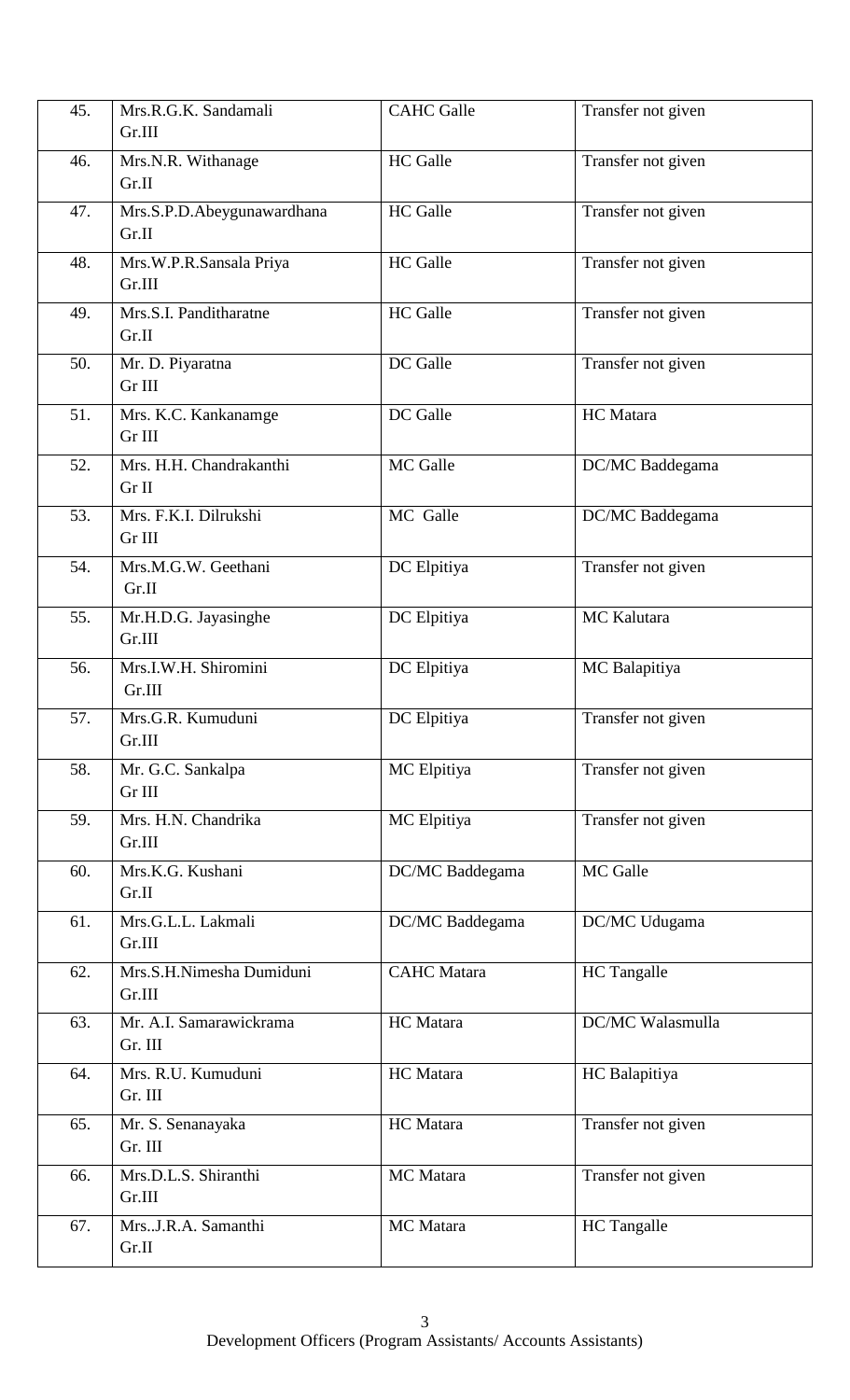| 68. | Mrs.G.H.R.K. Ganga<br>Gr.III                        | MC Matara            | MC Galle                                                                           |
|-----|-----------------------------------------------------|----------------------|------------------------------------------------------------------------------------|
| 69. | Mrs.I.D.M. Kodithuwakku                             | MC Deiyandara        | MC Matara                                                                          |
| 70. | Mrs. R.L.K. Dilani<br>Gr III                        | DC/MCMorawaka        | MC Deiyandara                                                                      |
| 71. | Mrs.W.K.P.D. Kalpani<br>Gr.III                      | DC/MC Thissamaharama | Transfer not given                                                                 |
| 72. | Mrs.S.U. Wickramasinghe<br>Gr. II                   | <b>HC</b> Tangalle   | HC Matara                                                                          |
| 73. | Mrs. G.S.J.R. Kumari<br>Gr.III                      | HC Tangalle          | DC/MC Walasmulla                                                                   |
| 74. | Mr.R.M. Nishshanka<br>Gr.III                        | DC/MC Walasmulla     | MC Matara                                                                          |
| 75. | Mr.M.Shantha<br>Gr.III                              | DC/MC Walasmulla     | <b>CAHC</b> Matara                                                                 |
| 76. | Miss.S.P.B. Galanga<br>Gr.II                        | <b>CAHC Kandy</b>    | DC/MC Mawanella                                                                    |
| 77. | Mr.P.G.P.P. Amarasena<br>Gr.II                      | <b>HC Kandy</b>      | Transfer not given                                                                 |
| 78. | Mrs.P.H.G.A.W. Udayakanthi<br>Gr.III                | <b>HC Kandy</b>      | Transfer not given                                                                 |
| 79. | Mrs.H.M.A.U.C.W.B. Herath<br>Gr.III                 | <b>HC Kandy</b>      | Transfer not given                                                                 |
| 80. | Mrs.J.L.C.K. Jayasinghe<br>Gr.III                   | HC Kandy             | DC/MC Nawalapitiya                                                                 |
| 81. | Mr.K.J.R.R.W.M.R.E.M.W.M.A.M.<br>Ethipola<br>Gr.III | <b>HC</b> Kandy      | <b>HC</b> Kegalle                                                                  |
| 82. | Mrs.B.M.P.Nadeeshani<br>Gr.III                      | <b>HC</b> Kandy      | Transfer not given                                                                 |
| 83. | Mrs.D.A. Madhushani<br>Gr.III                       | <b>HC</b> Kandy      | MC Angunukolapelessa                                                               |
| 84. | Mr.M.S. Wasalthilaka<br>Gr.III                      | <b>HC</b> Kandy      | DC/MC Gampola                                                                      |
| 85. | Mrs.M.W.T.D.K. Aswedduma<br>Gr.III                  | HC Kandy             | Transfer not given                                                                 |
| 86. | Mr.M.P.A.N.K. Jayawardhana<br>Gr.III                | <b>HC Kandy</b>      | Transfer not given<br>(Already attached to Peradeniya<br><b>Teaching Hospital)</b> |
| 87. | Mr.A.G.A.K. Ekanayake<br>Gr.III                     | <b>HC Kandy</b>      | Transfer not given<br>(Already attached to Peradeniya<br><b>Teaching Hospital)</b> |
| 88. | Mrs.H.M.A. Prabani.Kumari Herath<br>Gr.III          | <b>HC</b> Kandy      | Transfer not given<br>(Already attached to Peradeniya<br><b>Teaching Hospital)</b> |
| 89. | Miss.H.M. Kanchana.Kumari Herath<br>Gr.III          | DC Kandy             | Transfer not given                                                                 |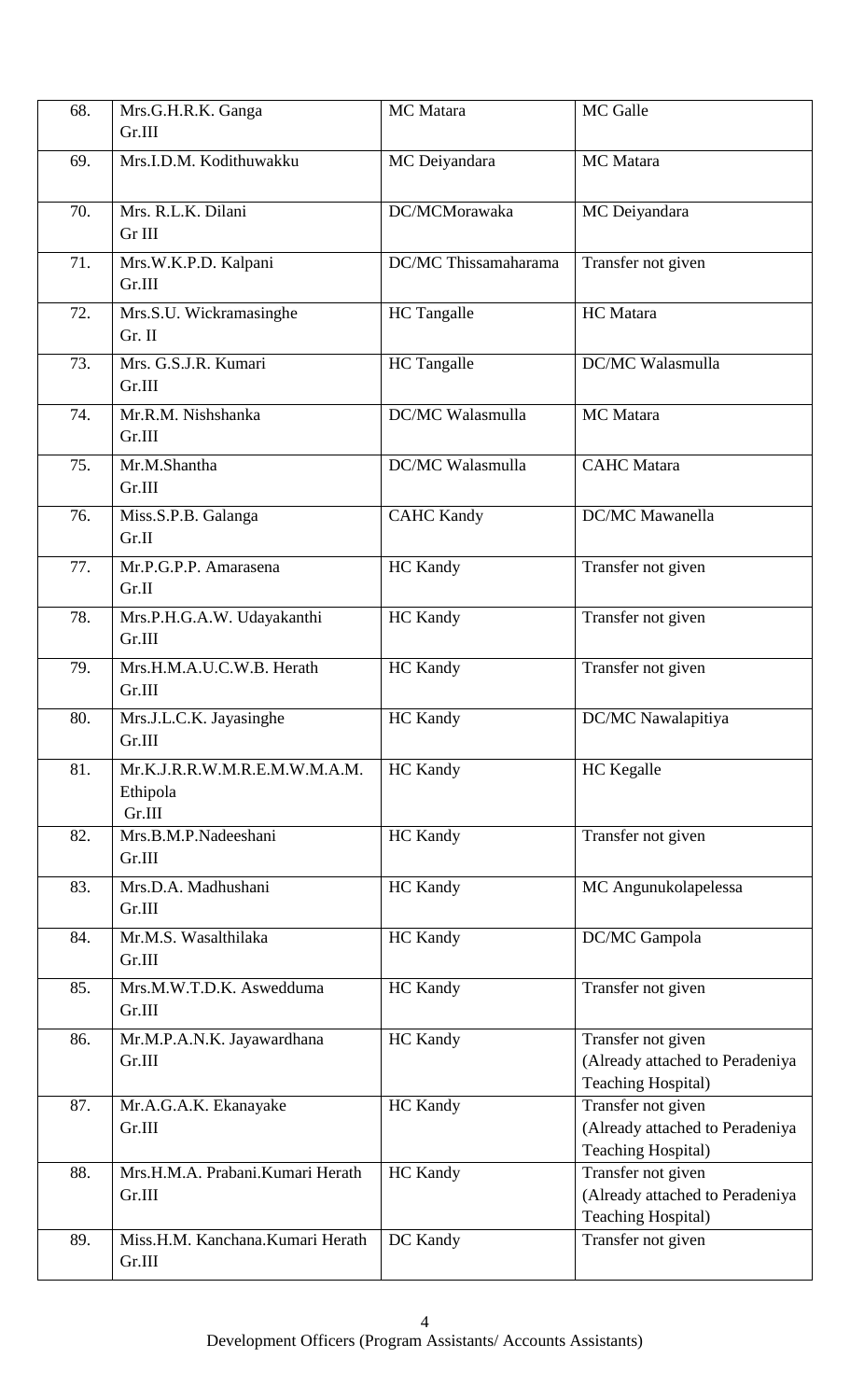| 90.  | Mrs.U.R.K. Udumullage                       | DC Kandy            | <b>DC/MC</b> Ruwanwella |
|------|---------------------------------------------|---------------------|-------------------------|
|      | Gr.II                                       |                     |                         |
| 91.  | Mrs.M.T. Dissanayake                        | DC Kandy            | Transfer not given      |
| 92.  | Mrs.P.G.A.S. Jayaratne<br>Gr.III            | MC Kandy            | Transfer not given      |
| 93.  | Mr.I.W.G.P. Priyadarshana<br>Gr.III         | HC Nuwara Eliya     | Transfer not given      |
| 94.  | Mr.M.W.T.P. Rambukwella<br>Gr.III           | HC Nuwara Eliya     | Transfer not given      |
| 95.  | Mr.U.G.J.D.B.Samarakoon<br>Gr.III           | HC Nuwara Eliya     | Transfer not given      |
| 96.  | Mrs.D.S.I. Dissanayake<br>Gr.III            | HC Nuwara Eliya     | Transfer not given      |
| 97.  | Mrs.D.S.K. Jayasooriya<br>Gr.III            | DC Nuwara Eliya     | Transfer not given      |
| 98.  | Ms.R.M.P. Jayathissa<br>Gr.III              | MC Nuwara Eliya     | Transfer not given      |
| 99.  | Miss.P.G.N.D.K. Premaratne<br>$(DO)$ Gr.III | MC Nuwara Eliya     | Transfer not given      |
| 100. | Mrs.D.L. Liyana Arachchi<br>Gr.III          | MC Nuwara Eliya     | Transfer not given      |
| 101. | Mr. H.M. Karunasena<br>Gr. II               | DC/MC Gampola       | <b>DC/MC</b> Matale     |
| 102. | Mrs. H.M. Weligampola<br>Gr. III            | DC/MC Gampola       | <b>HC Kandy</b>         |
| 103. | Mrs.K.M.E. Sajeewani<br>Gr.II               | DC/MC Nawalapitiya  | HC Kandy                |
| 104. | Mr.H.K.G.K.B. Hapuhinna<br>Gr.II            | DC/MC Teldeniya     | DC/MC Gampola           |
| 105. | Mrs.H.K.C.N.Lasanthi<br>Gr.III              | <b>DC/MC</b> Hatton | Transfer not given      |
| 106. | Mrs. V.K.C.L. Withanage<br>Gr. III          | <b>DC/MC</b> Matale | DC/MC Teldeniya         |
| 107. | Mrs.M.A.U.G.S.Manthilaka<br>Gr.III          | DC/MC Dambulla      | Transfer not given      |
| 108. | Mrs.A.M.I.K. Gunathilake<br>Gr.III          | DC/MC Dambulla      | Transfer not given      |
| 109. | Mrs.K.G.R. Chandrika Kumari<br>Gr.II        | MC Galagedara       | HC Kurunegala           |
| 110. | Mrs.M.A.N. Tharangani<br>Gr.III             | HC Ratnapura        | Transfer not given      |
| 111. | Mrs.A.B.N.P.Helawatta<br>Gr.III             | HC Ratnapura        | DC/MC Balangoda         |
| 112. | Mrs.M.A.T.Samarajeewa<br>Gr.III             | HC Ratnapura        | Transfer not given      |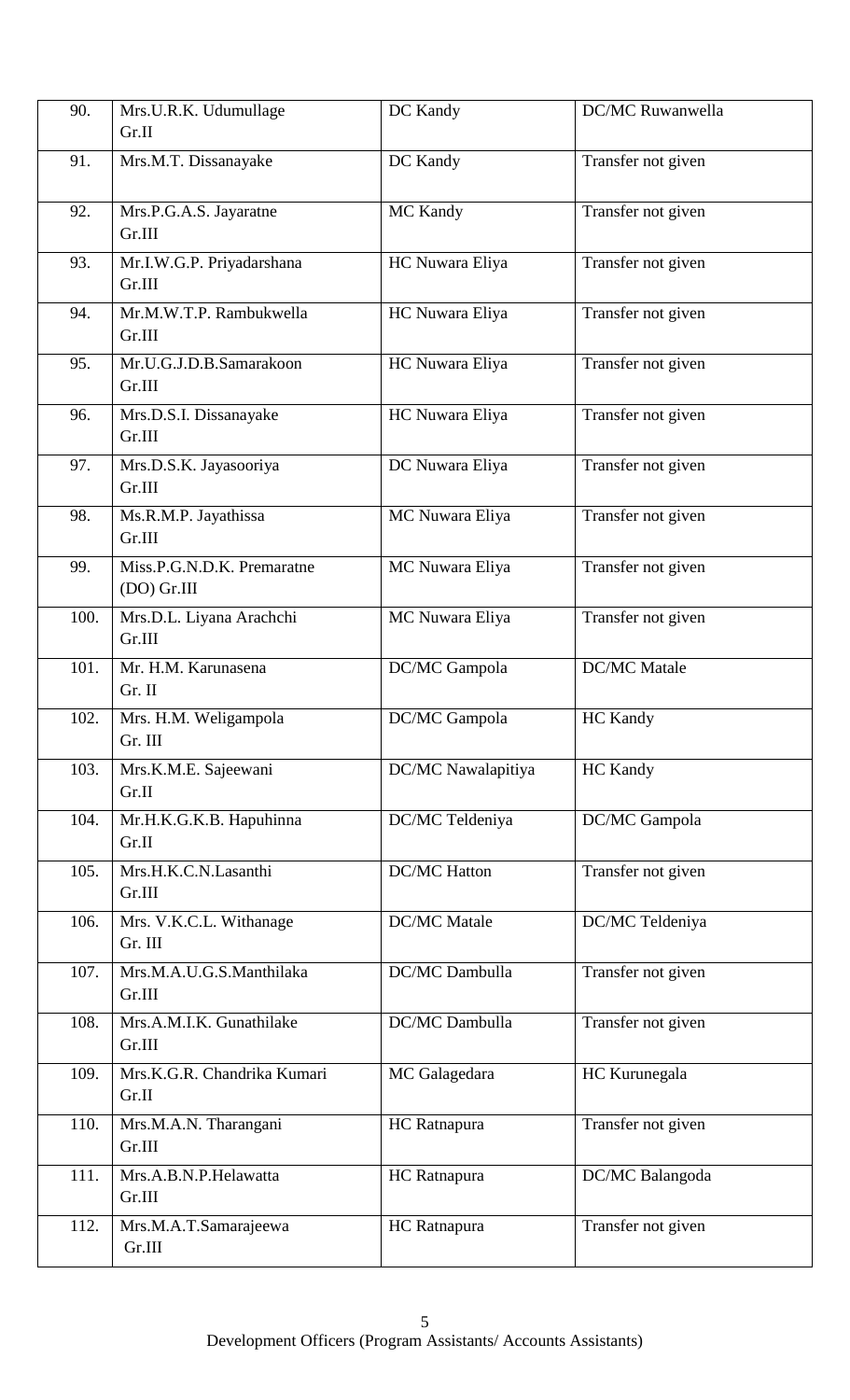| 113. | Mrs.I.G.N.L. Dhanawardhana<br>Gr.III | HC Ratnapura     | Transfer not given     |
|------|--------------------------------------|------------------|------------------------|
| 114. | Mrs.G.B.S. Bogoda<br>Gr III          | DC Rathnapura    | Transfer not given     |
| 115. | Mrs. G.H.N. Priyadarshani<br>Gr.III  | DC Rathnapura    | Transfer not given     |
| 116. | Mrs.A.V. Damayanthi<br>Gr II         | MC Rathnapura    | DC/MC Pelmadulla       |
| 117. | Mrs.M.W. Jayoda<br>Gr.III            | HC Embilipitiya  | Transfer not given     |
| 118. | Mrs.N.P.Dahanayake<br>Gr.III         | HC Embilipitiya  | Transfer not given     |
| 119. | Mrs.M.S.K.S. Chandani<br>Gr.II       | MC Embilipitiya  | Transfer not given     |
| 120. | Mr.T.G.T.L. Gamage<br>Gr II          | DC/MC Balangoda  | MC Ratnapura           |
| 121. | Mr. M.A.D.A. Bandara<br>Gr II        | DC/MC Balangoda  | HC Ratnapura           |
| 122. | Mrs.W.M. Kamalika<br>Gr.III          | DC/MC Pelmadulla | MC Ratnapura           |
| 123. | Mrs L.D.R. Manel<br>Gr II            | HC Kegalle       | <b>DC/MC</b> Mawanella |
| 124. | Mrs D.K.G.C.N. Weerasinghe<br>Gr III | HC Kegalle       | Transfer not given     |
| 125. | Mrs N.D.K. Amarasinghe<br>Gr II      | MC Kegalle       | DC Kandy               |
| 126. | Mrs. P.N. Wanigasooriya<br>Gr II     | DC/MC Mawanella  | HC Kandy               |
| 127. | Mrs. W.C.K. Samaranayake<br>Gr III   | DC/MC Mawanella  | DC/MC Ruwanwella       |
| 128. | Mrs. A.S.W.S. Kumari<br>Gr III       | DC/MC Mawanella  | <b>CAHC Kandy</b>      |
| 129. | Mrs. R.L. Mangalika<br>Gr II         | DC/MC Ruwanwella | MC Kegalle             |
| 130. | Mrs. H.R.G.K. Jayathilaka<br>Gr. II  | DC/MC Ruwanwella | <b>DC/MC</b> Mawanella |
| 131. | Mrs D.G.H. Chandrakumari<br>Gr III   | HC Kurunegala    | MC Galagedara          |
| 132. | Mrs W.D.M.P. Dissanayake<br>Gr III   | HC Kurunegala    | MC Rambadagalla        |
| 133. | Mrs N.G.S. Priyadarshani<br>Gr III   | HC Kurunegala    | <b>MC</b> Pilessa      |
| 134. | Mr D.V.M.J. Kumara<br>Gr III         | HC Kurunegala    | MC Polgahawela         |
| 135. | Mrs.K.G.H.D. Gunaratne<br>Gr.III     | MC Kurunegala    | Transfer not given     |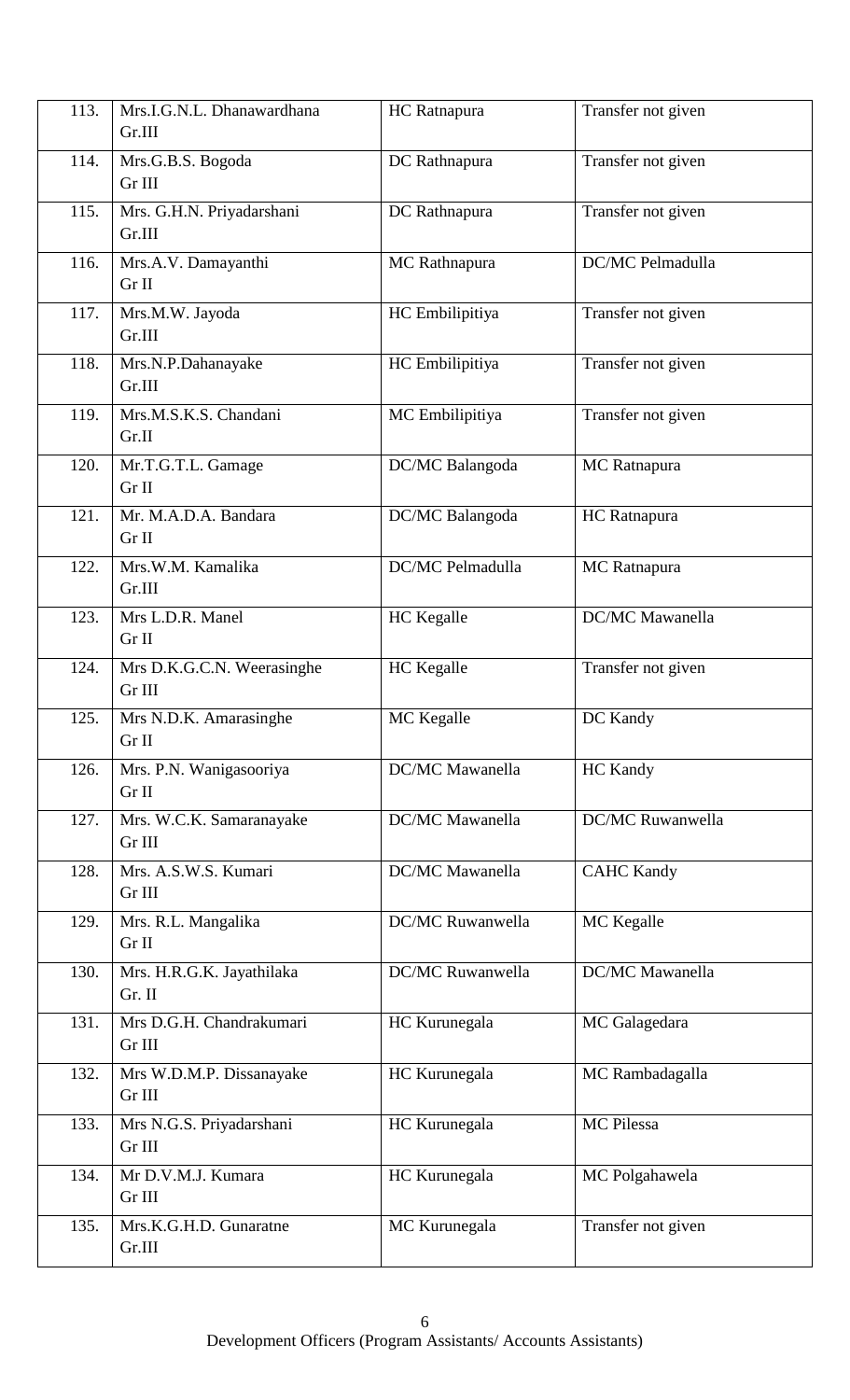| 136. | Mrs.D.G.N.G. Kumari<br>Gr.III            | MC Kurunegala      | Transfer not given |
|------|------------------------------------------|--------------------|--------------------|
| 137. | Mrs.S.D.I.D. Karunarathne                | MC Kurunegala      | Transfer not given |
| 138. | Mrs.H.D.N. Jayathilake<br>Gr.III         | MC Kurunegala      | MC Rambadagalla    |
| 139. | Mrs. D.H.C. Jeewani<br>Gr II             | MC Pilessa         | DC Kurunegala      |
| 140. | Mrs. R.P.P.S. Rathnayaka<br>Gr. II       | HC Kuliyapitiya    | Transfer not given |
| 141. | Mrs.K.M.N. Mangalika<br>Gr.II            | MC Kuliyapitiya    | HC Kurunegala      |
| 142. | Mrs.D.P.N.D.Gunawardhane<br>$(DO)$ Gr.II | DC Kuliyapitiya    | HC Negombo         |
| 143. | Mrs.T.M.Sarani Sugandhika<br>Gr.III      | DC Kuliyapitiya    | DC/MC Nikaweratiya |
| 144. | Mrs.A.M.I.C. Adikari<br>Gr.II            | MC Kuliyapitiya    | Transfer not given |
| 145. | Mrs.G.R.S. Jayaratne<br>Gr.III           | MC Kuliyapitiya    | <b>HC Chilaw</b>   |
| 146. | Mrs.A.N.S.S. Sirisoma<br>Gr.III          | MC Kuliyapitiya    | MC Hettipola       |
| 147. | Mr E.M. Edirisinghe<br>Gr III            | MC Galgamuwa       | DC Anuradhapura    |
| 148. | Mrs W.M.S. Kumari<br>Gr II               | MC Galgamuwa       | Transfer not given |
| 149. | Mrs. S.M.D.K. Pataliya<br>Gr III         | MC Rambadagalla    | MC Kurunegala      |
| 150. | Mrs. U.N.P. Kanthi<br>Gr III             | MC Rambadagalla    | HC Kurunegala      |
| 151. | Mrs N.A.T. Indika<br>Gr III              | DC/MC Wariyapola   | Transfer not given |
| 152. | Mrs H.M.N. Herath<br>Gr III              | DC/MC Wariyapola   | DC/MC Nikaweratiya |
| 153. | Mrs. A.M.A.S. Adhikari<br>Gr III         | MC Hettipola       | DC Kuliyapitiya    |
| 154. | Mr.A.Y.M. Wickramasinghe<br>Gr. III      | MC Hettipola       | MC Kuliyapitiya    |
| 155. | Mrs.W.M.C.Wanninayaka<br>Gr II           | DC/MC Nikaweratiya | DC/MC Wariyapola   |
| 156. | Mrs.S.R. Padmakumari<br>Gr.III           | DC/MC Nikaweratiya | MC Hettipola       |
| 157. | Mrs.S.W. Dharmasena<br>Gr III            | MC Polgahawela     | DC Kurunegala      |
| 158. | Mrs. B.K.S. Priyanga<br>Gr II            | DC/MC Chillaw      | MC Kuliyapitiya    |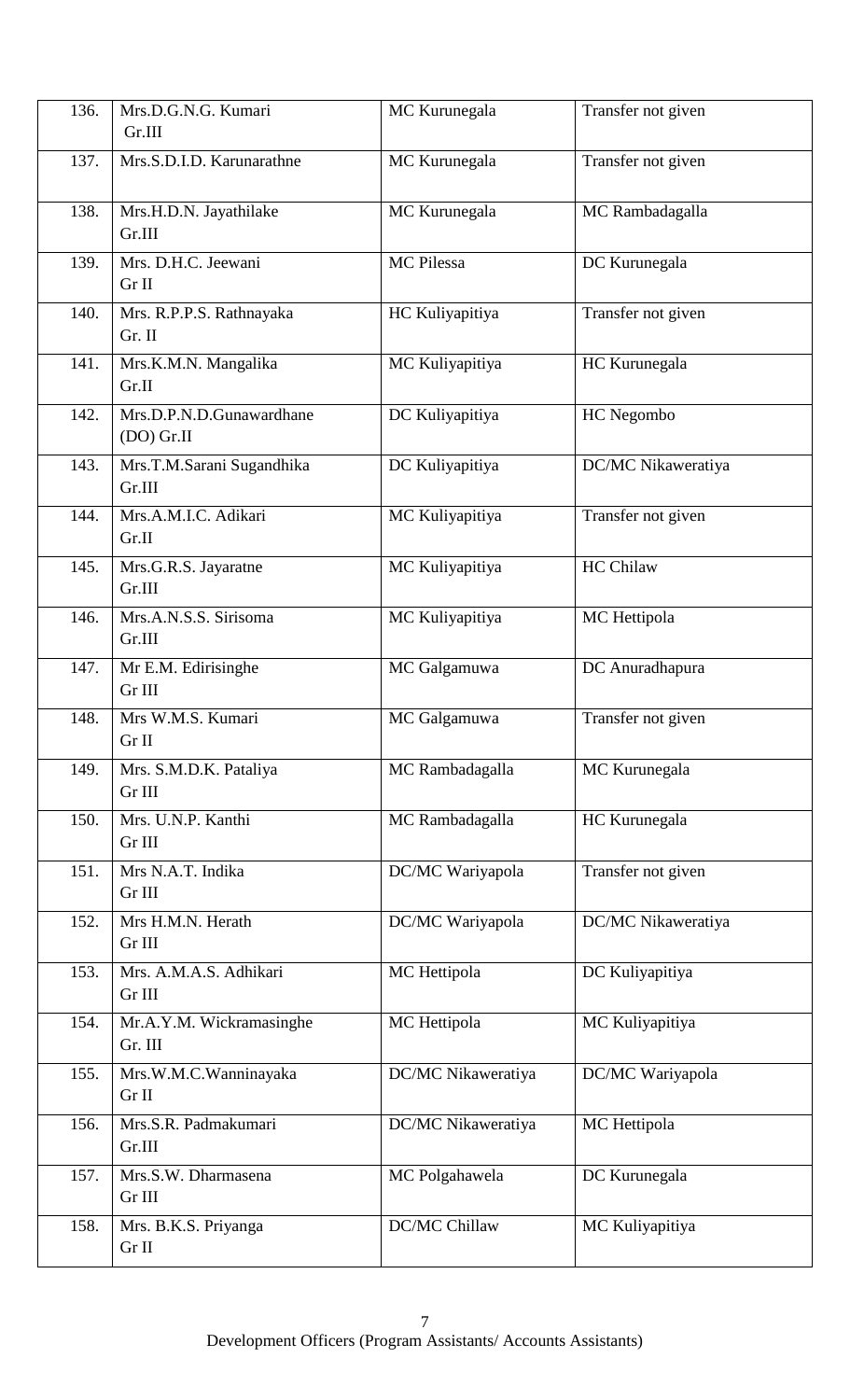| 159. | Mr. W.B.M.R.S.K. Weerasekara        | <b>DC/MC</b> Puttalam | Transfer not given                                                 |
|------|-------------------------------------|-----------------------|--------------------------------------------------------------------|
|      | Gr III                              |                       |                                                                    |
| 160. | Mr. P.A.D. Kumara<br>Gr.III         | DC Anuradhapura       | MC Galgamuwa                                                       |
| 161. | Mr.J.N. Jayawardhana<br>Gr.III      | MC Anuradhapura       | To be posted to proposed MC<br>Medawachchiya                       |
| 162. | Mrs.P.H.G.A.D.Indrarathne<br>Gr.III | HC Polonnaruwa        | Transfer not given                                                 |
| 163. | Mrs.P.G.M.N.K.Polwaththa<br>Gr.III  | HC Polonnaruwa        | Transfer not given                                                 |
| 164. | Mrs.M.R.N.A Rathnayake<br>Gr.III    | MC Tambuttegama       | Transfer not given                                                 |
| 165. | Mrs.W.M.P.K. Weerakoon<br>Gr.III    | DC/MC Welimada        | Transfer not given                                                 |
| 166. | Mr. M.S. Wickramasinghe<br>Gr II    | HC Monaragala         | DC Badulla                                                         |
| 167. | Mrs. D.R.U.S.K.Bandara<br>Gr.III    | DC/MC Monaragala      | HC Monaragala                                                      |
| 168. | Mrs. A.D.S. Chathurani<br>Gr III    | DC/MC Monaragala      | HC Embilipitiya                                                    |
| 169. | Mrs K.G.S. Damayanthi<br>Gr II      | MC Siyambalanduwa     | Transfer not given                                                 |
| 170. | Mrs A.I. Fahima<br>$Gr$ III         | HC Ampara             | Transfer not given                                                 |
| 171. | Mr P.Jeyakamal<br>Gr III            | HC Ampara             | MC Samanthurai<br>(To be posted to proposed MC)<br>Kalawanchikudy) |
| 172. | Mr S. Thirunavukkarusu<br>Gr III    | HC Ampara             | HC Batticaloa                                                      |
| 173. | Mrs.H. Gowrithuja<br>Gr.III         | HC Ampara             | Transfer not given                                                 |
| 174. | Mr P. Jeyakanthan<br>Gr.III         | HC Ampara             | <b>CAHC Trincomalee</b>                                            |
| 175. | Mrs. N. Thanusiya<br>Gr III         | HC Ampara             | Transfer not given                                                 |
| 176. | Mrs.P. Jayashanya<br>Gr III         | HC Ampara             | MC Akkaraipattu                                                    |
| 177. | Mrs.G. Pratheepa<br>Gr III          | HC Ampara             | MC Akkaraipattu                                                    |
| 178. | Mr.I.M. Asmath<br>Gr.III            | DC/MC Ampara          | (To be posted to proposed MC)<br>Kalawanchikudy)                   |
| 179. | Mrs.S.J. Susikaran<br>Gr III        | DC/MC Ampara          | Transfer not given                                                 |
| 180. | Mrs.N. Subodhini<br>Gr III          | <b>DC/MC Kantale</b>  | Transfer not given                                                 |
| 181. | Mrs.P. Thuvaragan<br>Gr.III         | HC Kalmunai           | <b>CAHC</b> Batticaloa                                             |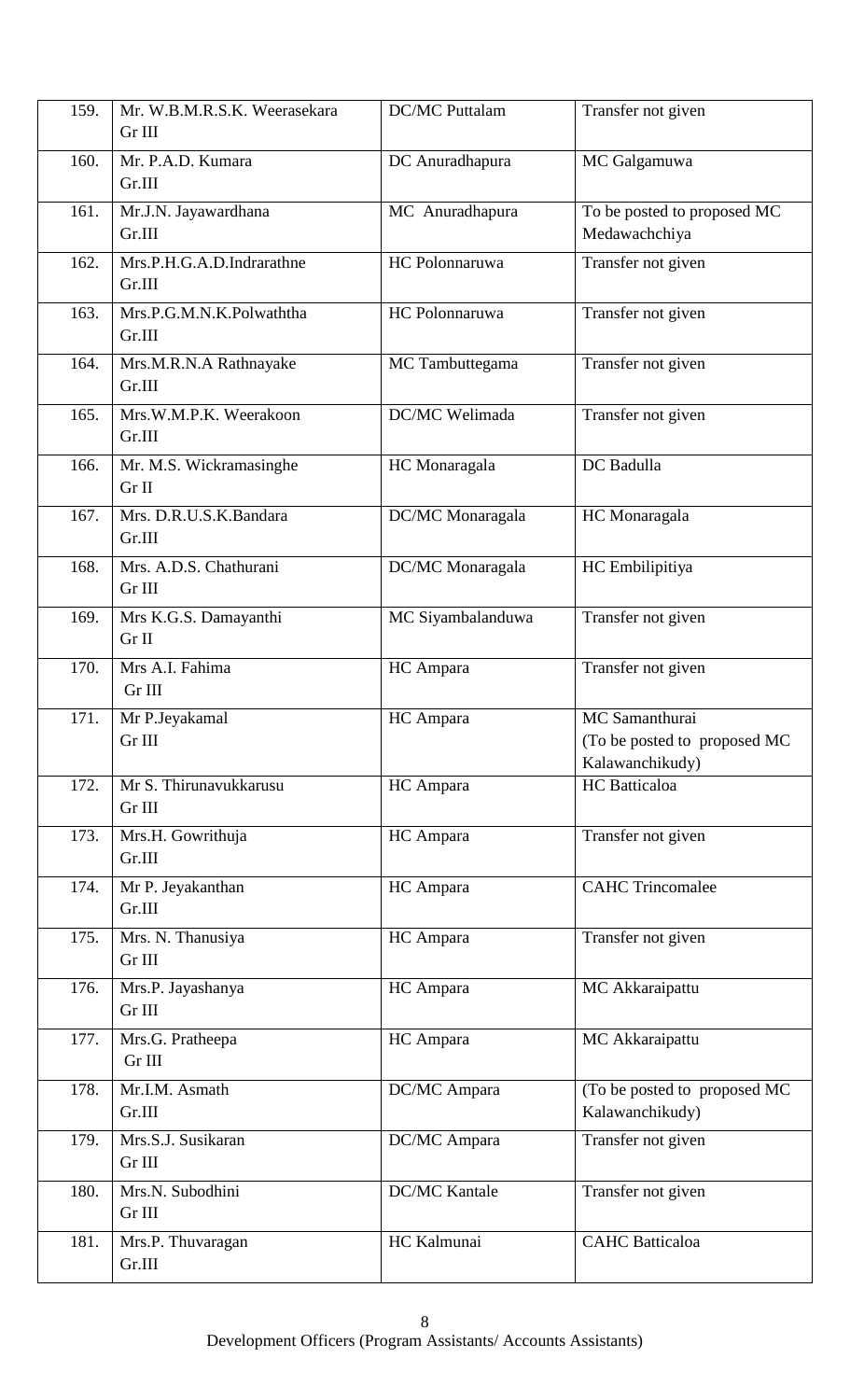| 182. | Mrs.P. Sayananthan                  | HC Kalmunai            | MC Batticaloa         |
|------|-------------------------------------|------------------------|-----------------------|
|      | Gr.III                              |                        |                       |
| 183. | Mr.A. Udayakumar<br>Gr.II           | HC Kalmunai            | Transfer not given    |
| 184. | Mrs.K.Antonythas<br>Gr.II           | MC Kalmunai            | Transfer not given    |
| 185. | Mr.C.K. Fernando<br>Gr.III          | MC Kalmunai            | Transfer not given    |
| 186. | Mrs.B. Dameskumar<br>Gr.III         | MC Kalmunai            | Transfer not given    |
| 187. | Mrs.K.Palasuntharam<br>Gr.III       | MC Akkaraipattu        | Transfer not given    |
| 188. | Mrs.N. Puvinthirarajah<br>Gr.III    | <b>CAHC</b> Batticaloa | HC Kalmunai           |
| 189. | Mrs.T.Vanitha<br>Gr III             | HC/Batticaloa          | MC Point Pedro        |
| 190. | Mrs. R. Pragalatha<br>Gr.III        | HC/Batticaloa          | Transfer not given    |
| 191. | Mr. A.C.M. Riyal<br>Gr III          | HC/Batticaloa          | Transfer not given    |
| 192. | Mrs.K.Vanathy<br>Gr III             | HC/Batticaloa          | DC/MC Valachchenai    |
| 193. | Mrs.S. Thayalini<br>Gr.III          | <b>MC</b> Batticaloa   | HC Kalmunai           |
| 194. | Mr.K.Arunan<br>Gr.II                | DC/MC Valachchenai     | Transfer not given    |
| 195. | Mr.T. Kalaiventhan<br>Gr.III        | <b>HC</b> Trincomalee  | <b>DC/MC Mutur</b>    |
| 196. | Mr.T.Thileepan<br>Gr.III            | <b>HC</b> Trncomalee   | <b>DC/MC Mutur</b>    |
| 197. | Mrs.S. Kirupeswaran<br>Gr.III       | <b>DC</b> Trincomalee  | Transfer not given    |
| 198. | Mr.S.M.Sabry<br>Gr.III              | <b>MC</b> Trincomalee  | HC Batticaloa         |
| 199. | Mr.M.C.Ahamad Rifkee<br>Gr.III      | DC/MC Mutur            | <b>HC</b> Trincomalee |
| 200. | Mr.A.Elayarasa<br>Gr.III            | DC/MC Muthur           | <b>HC</b> Trincomalee |
| 201. | Mrs.V. Nadarajavothman<br>Gr.II     | DC Point Pedro         | HC Jaffna             |
| 202. | Mr.Karalasingam Kowriesan<br>Gr.III | MC Point Pedro         | Transfer not given    |
| 203. | Mrs.S. Janani<br>Gr.III             | HC Jaffna              | Transfer not given    |
| 204. | Mr.N. Kirubananthan<br>Gr.III       | HC Jaffna              | Transfer not given    |